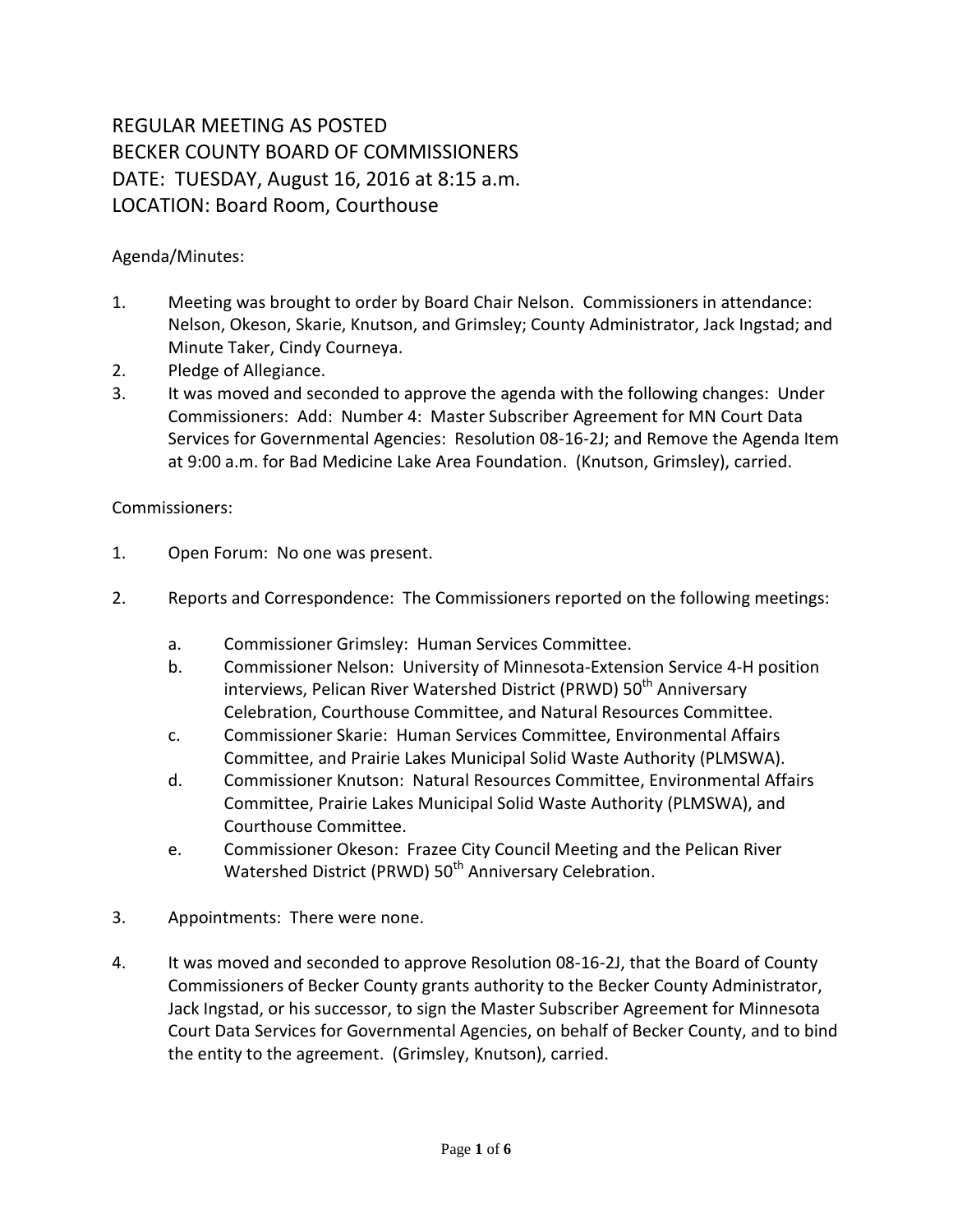5. Land Use Department Director, Steve Skoog, introduced the new Planning and Zoning Supervisor, Dylan Ramstad-Skoyles, and the Board welcomed him. Mr. Ramstad-Skoyles provided a brief summary of his background and experience.

Finance Committee Minutes: Mary Hendrickson presented:

- 1. It was moved and seconded to approve the Regular Claims, Auditor Warrants, and Over-90 Claims, as presented:
	- a. Auditor's Warrants (Tuesday Bills):
		- i.  $08/02/2016$  in the amount of \$10,892.81;
		- ii.  $08/09/2016$  in the amount of \$30,538.00;
		- for a total amount of  $\frac{\xi}{41,430.81}$
	- b. Over 90-Days:
		- i. AmeriPride, in the amount of \$126.35 (invoice just turned in);
		- ii. Nardini, in the amount of \$1,693.00 (invoice just turned in);
		- iii. Beug's Ace Hardware, in the amount of \$142.30 (invoice just turned in);
		- iv. Feldt Plumbing, in the amount of \$1,750.00 (balance due on account);
		- v. Mr. Sign Co., Inc., in the amount of \$209.13 (invoice misplaced);
		- vi. Tucker Nundahl, in the amount of \$168.00 (invoice misplaced);
		- vii. MMCDC, in the amount of \$4,918.36 (invoice misplaced);
		- viii. Software House, at a cost of \$750.00 (invoice misplaced).

(Knutson, Skarie), carried.

- 2. It was moved and seconded to approve the Geolynx Mapping Maintenance Renewal for eight (8) months, at a cost of \$2,750.00, to replace the TAC 10 Mapping Software for the 911 system. (Knutson, Okeson), carried.
- 3. It was moved and seconded to approve the Vanguard Annual Support/Maintenance Renewal for the Assessor's Department, at a cost of \$13,350.00. (Knutson, Skarie), carried.
- 4. It was moved and seconded to approve the purchase of a Unitrends Back-up Appliance Server, at a cost of \$89,750.00 plus shipping, from Marco of Detroit Lakes, which includes a three (3) year license and three (3) year pledge for recovery; and to use the Recorder's Enhancement Fund and Recorder's Technology Fund. (Knutson, Okeson), carried.

Auditor-Treasurer: Mary Hendrickson presented:

- 1. It was moved and seconded to approve Resolution 08-16-2B, to approve the Gambling Application for Exempt Permit, to conduct Gambling by the Wolf Lake – Wolf Pack Baseball Club, for operations at Hosler's Two Inlets Country Store, 55735 County Highway 44, Park Rapids, MN, in Two Inlets Township. (Grimsley, Knutson), carried.
- 2. It was moved and seconded to approve Resolution 08-16-2F, to approve the Gambling Application for Exempt Permit, to conduct a Raffle for the Cormorant Lions Club on September 30, 2016, for operations at Cormorant Community Center, 10929 County Highway 5, Pelican Rapids, MN, in Cormorant Township. (Okeson, Grimsley), carried.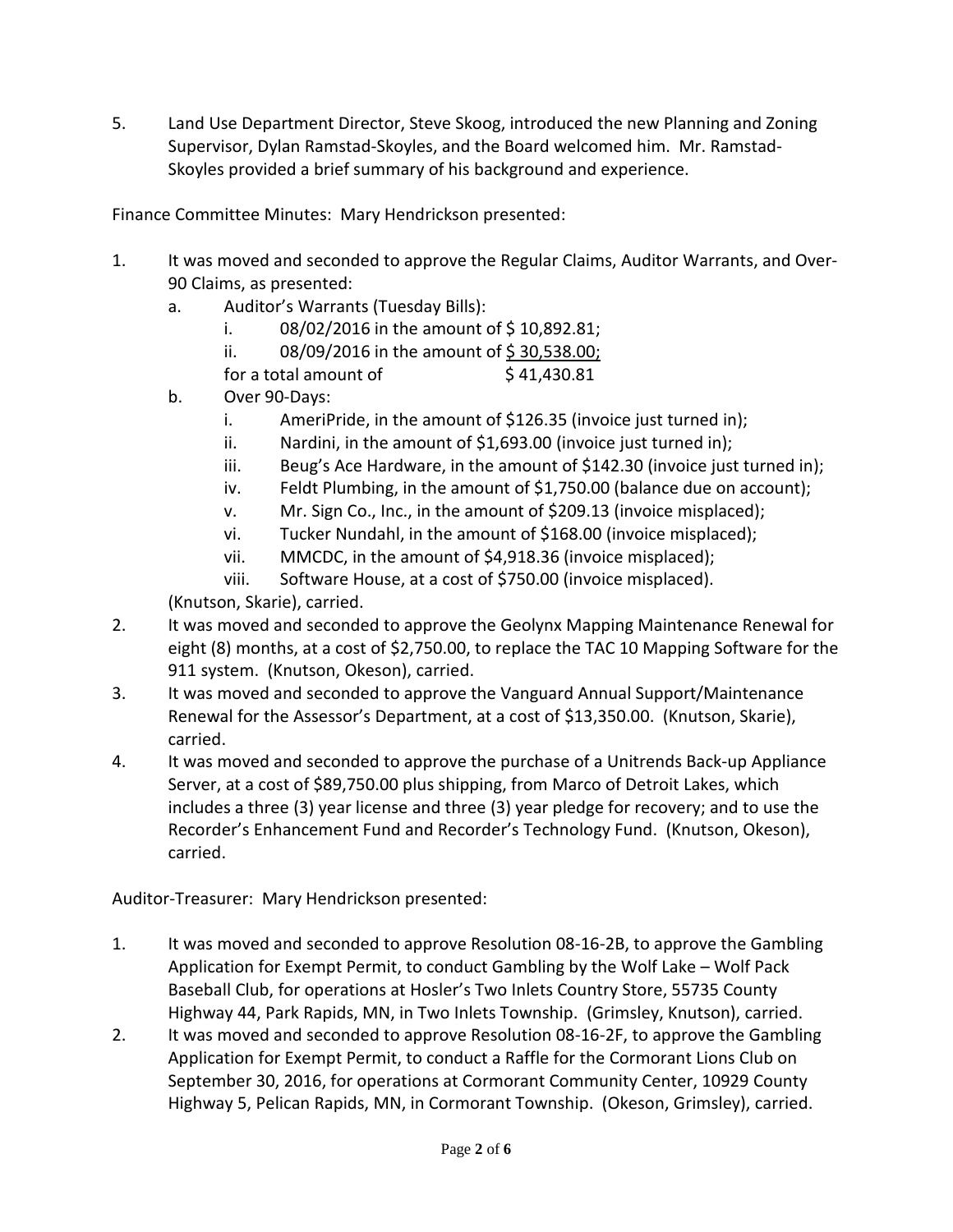- 3. It was moved and seconded to accept the June 2016 Cash Comparison and Investment Summary, as presented. (Grimsley, Okeson), carried.
- 4. The request to purchase one (1) additional DS200 Ballot Counter for the 2016 General Election was removed and will be brought forward to the next Courthouse Committee meeting for consideration.
- 5. It was moved and seconded to approve Resolution 08-16-2E, that the Becker County Board of Commissioners adopts the proposed Election Emergency Plan, as presented. (Knutson, Grimsley), carried.
- 6. It was moved and seconded to allow the County Administrator, Jack Ingstad, and Auditor-Treasurer, Mary Hendrickson, to respond to the request from the United States Department of the Interior – Bureau of Indian Affairs, to provide comments and answer the questions, as submitted, in regards to the proposed acquisition of land by the United States, with the land held in trust for the benefit of the White Earth Band of the Minnesota Chippewa Tribe, for Parcels # 36-0299-000 and # 20-0361-000, and with it noted that Becker County does not object to the proposed acquisition, as these parcels were purchased through the White Earth Land Settlement Act (WELSA) and are not on Becker County's tax base. (Knutson, Skarie), carried.

County Attorney: Personnel Request: Legal Secretary: Resolution 08-16-2A: County Attorney, Tammy Merkins presented:

1. It was moved and seconded to approve Resolution 08-16-2A, to hire one (1) Full-Time Legal Secretary for the County Attorney's office, due to a resignation. (Grimsley, Knutson), carried.

Buffalo-Red River Watershed District (BRRWD): Bruce Albright, Office Administrator presented:

1. Mr. Albright was present, along with the BRRWD Manager/Chair, Gerry Van Amburg, and representing Becker County, BRRWD Manager/Secretary, John Hanson. Mr. Albright presented the BRRWD 2015 Annual Report and Financial Audit and provided a brief summary and overview. Board Chair Nelson thanked them for the information and the BRRWD for their support of the watershed.

Human Services: Denise Warren presented:

- 1. It was moved and seconded to approve Resolution 08-16-2H, to hire one (1) Full-Time Financial Eligibility Specialist position for the Financial Unit of Human Services through the Merit System, due to a resignation. (Grimsley, Skarie), carried.
- 2. It was moved and seconded to approve the purchase of eight (8) Wireless Headsets with handset lifter, as presented, from Amazon.com at a cost of \$217.32 each, for a total cost of \$1,738.56, to be paid with Child Protection Allocation funds. (Grimsley, Skarie), carried.
- 3. It was moved and seconded to approve the Human Services claims for Human Services, Community Health, and Transit, as presented. (Skarie, Grimsley), carried.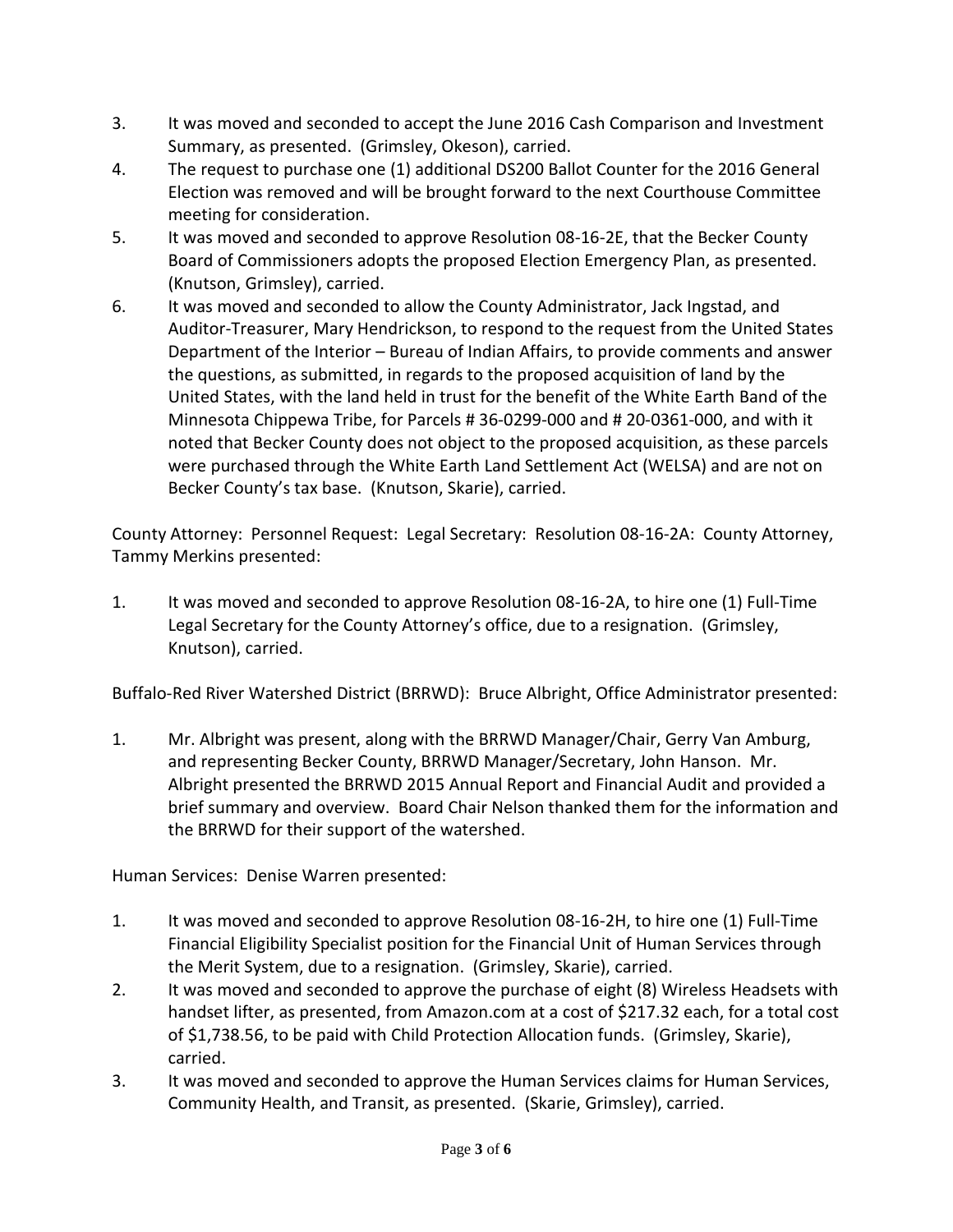Assessor: Steve Carlson presented:

- 1. It was moved and seconded to approve the following abatements:
	- a. PIN #: 08.0012.000 in Detroit Township, in the amount of \$1,768.00, due to Clerical Error/Classification (a residential barn was mistakenly placed in the commercial classification).
	- b. PIN #: 17.0268.001 in Lake Eunice Township, in the amount of \$112.00, PIN #: 19.0355.007 in Lake View Township, in the amount of \$110.00, PIN #: 19.0369.000 in Lake View Township, in the amount of \$106.00, due to Ag. Homestead % Error (a 50% homestead was granted and after researching, it was corrected to 100%).
	- c. PIN #: 25.8186.000 in Round Lake Township, in the amount of \$8.00, due to Clerical Error (duplicate personal property assessment).
	- d. PIN #: 49.8040.000 in Detroit Lakes, in the amount of \$352.00, due to an Assessment Error (personal property camper was taxed; license plate had actually fallen off and was on the ground beneath camper).
	- e. PIN #: 49.8059.000 in Detroit Lakes, in the amount of \$484.00, due to an Assessment Error (personal property camper has a ND lifetime license).
	- f. PIN # 51.0171.000 in Lake Park in the amount of \$47,446.00, with the value set at \$100,000, due to a change in building use, and for 2016 payable only. with the total abatements at \$50,386.00. (Knutson, Okeson), carried.

Sheriff: Sheriff Todd Glander presented:

- 1. It was moved and seconded to approve the purchase of four (4) office chairs and one (1) Deputy Chair from Reardon's of Fargo, ND for the Sheriff's Department, to include three (3) task chairs at \$340.60 each, one (1) mesh back chair at \$405.00, and one (1) officer chair at \$620.70, for a total of \$2,047.50. (Skarie, Okeson), carried.
- 2. It was moved and seconded to approve the purchase of three (3) chairs from Business Essentials of West Fargo, ND for the Jail, at a cost of \$531.60 each, for a total of \$1,594.80. (Okeson, Knutson), carried.

Highway: Jim Olson presented:

1. It was moved and seconded to approve selling the 1978 Load King Belly Dump Trailer through an online auction service (Govdeals.com), and to advertise locally via the County website and other online advertising sites. (Okeson, Knutson), carried.

Transit: Rusty Haskins presented:

1. It was moved and seconded to approve Resolution 08-16-2C, as presented, that Becker County approves entering into an agreement with the State of Minnesota, to provide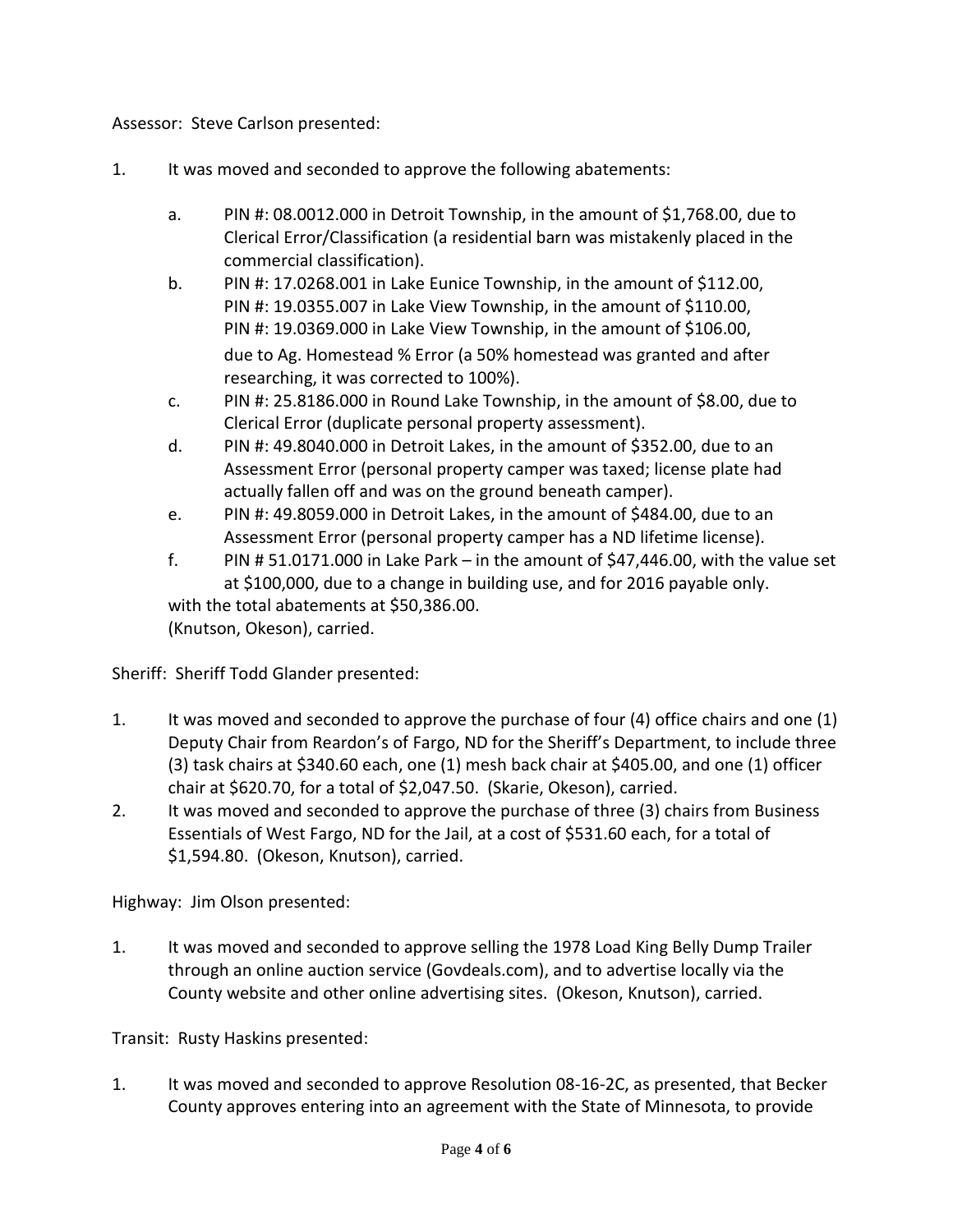public transportation service in Becker County; and agrees to provide a local share of 15% of the total operating cost and 20% of the total capital costs; and also approves the ratification of the signature of County Administrator, Jack Ingstad, on said agreement. (Grimsley, Okeson), carried.

- 2. It was moved and seconded to approve the Becker County Transit Display Advertising Contract and Guidelines, as presented. (Grimsley, Knutson), carried. It was noted that the County Attorney has reviewed and signed off on the document.
- 3. It was moved and seconded to approve Resolution 08-16-2D, to hire one (1) Part-Time Transit Driver, due to a resignation. (Knutson, Okeson), carried.

Land Use Department: Planning & Zoning: Steve Skoog and Julene Hodgson presented:

- 1. It was moved and seconded to concur with the Planning Commission (August 9, 2016), to approve the request as submitted by Verizon Wireless for a Conditional Use Permit (CUP) for a 310' communication tower, to include fence, equipment platform with cabinets, and transformer and equipment for essential services, with the project located north of East Bad Medicine Lake Road in Forest Township, due to the request meets the criteria of the Ordinance. (Knutson, Okeson), carried.
- 2. It was moved and seconded to concur with the Planning Commission (August 9, 2016), to approve the request as submitted by Justin Aschnewitz, for an after-the-fact Conditional Use Permit (CUP) for sawmilling of logs, building of pallets, sale of firewood and processing of firewood, with the project located in Silver Leaf Township on two parcels, at 39600 State Highway 87 and at 40545 State Highway 87, and with approval granted due to the request would not be detrimental to the surrounding area. (Grimsley, Okeson), carried.
- 3. It was moved and seconded to approve Resolution 08-16-2G, to hire one (1) Full-Time Zoning Technician/E911 Coordinator, due to a resignation, and if this creates another vacancy within the department, to fill through the normal hiring process. (Knutson, Grimsley), carried.
- 4. It was moved and seconded to approve Resolution 08-16-2I, to approve the reorganization of the Planning and Zoning Office by eliminating the Supervisor of Inspectors position and once it is vacant, create a Sewer Inspector/Zoning Technician position and if after the new position has been reviewed and the band/grade is determined to be less than the current band/grade (B32-0), to move forward and hire a Sewer Inspector/Zoning Technician position, and if this creates another vacancy within the department then that vacancy may be filled through the normal hiring process. (Knutson, Okeson), carried.

Land Use Department: Natural Resources Management (NRM): Steve Skoog and Guy Fischer presented:

1. It was moved and seconded to approve setting the Fall Timber Tour for Wednesday, August 31, 2016, from 7:30 a.m. – 1:30 p.m., with departure from the courthouse at